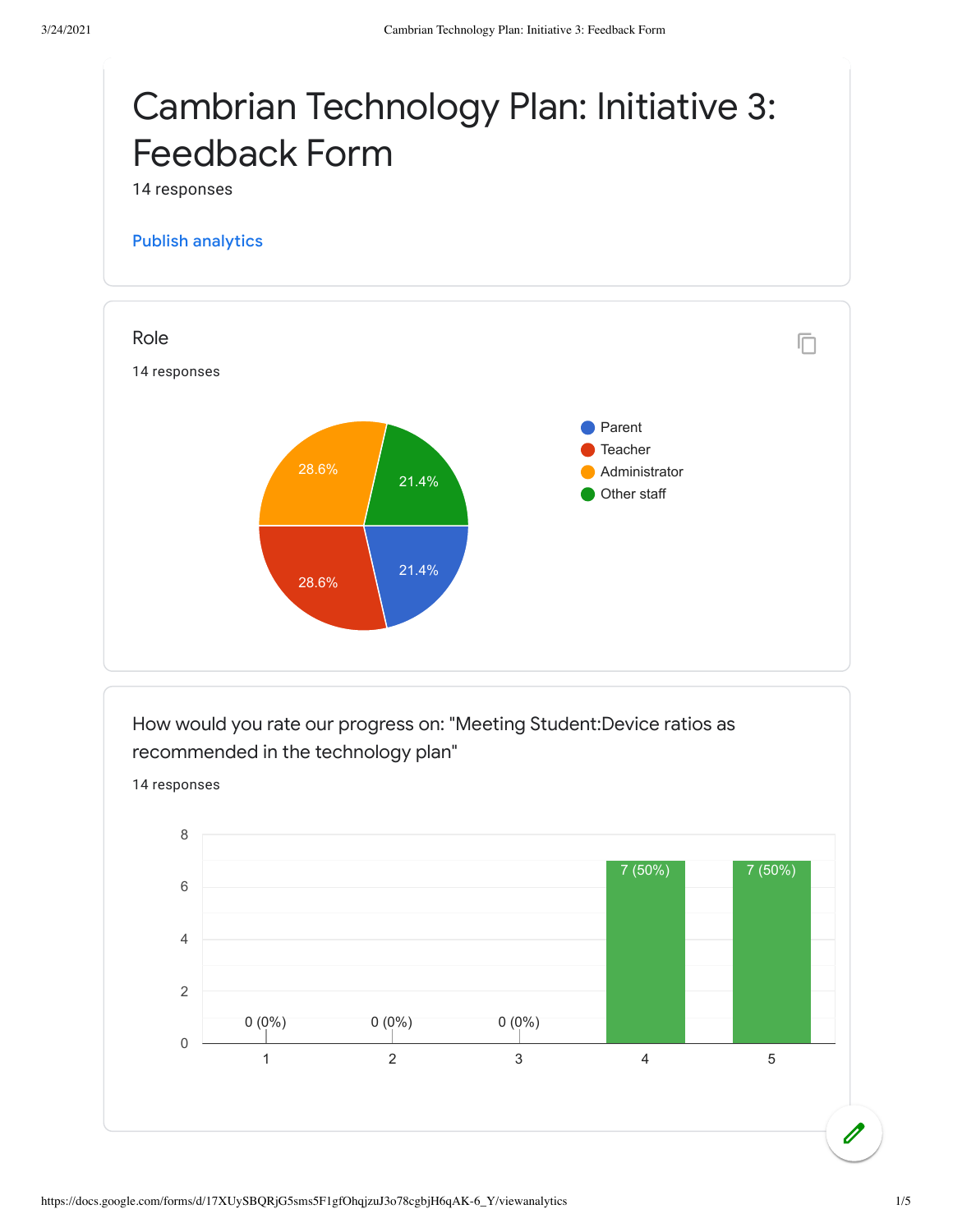

How would you rate our progress on: "Ensuring students and staff have access to the necessary Internet connectivity"



 $\mathscr{O}$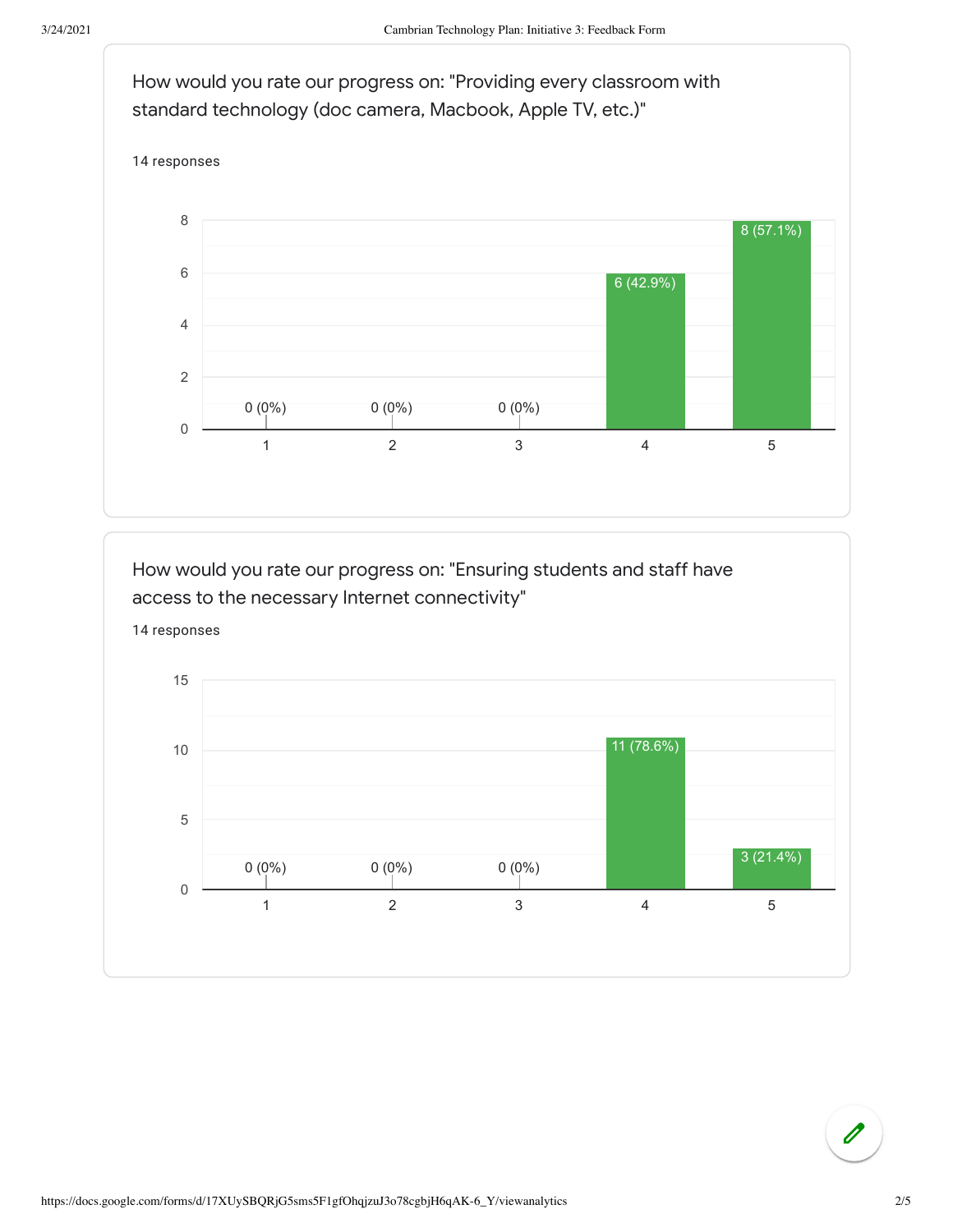

How would you rate our progress on: "Supporting and improving districtwide communication tools and website to meet the needs of our community."



 $\overline{\mathscr{O}}$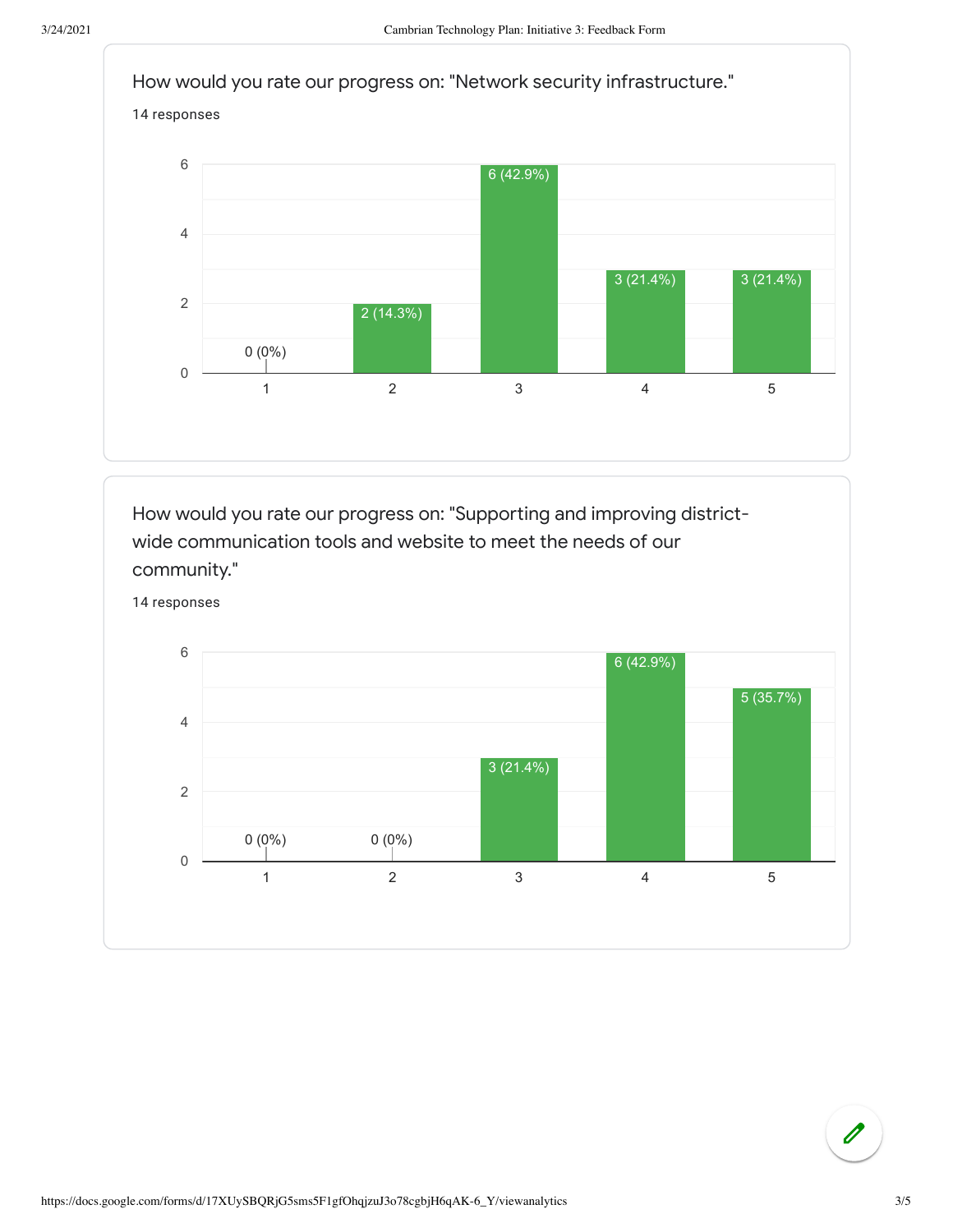How would you rate our progress on: "Providing cloud-based filtering and auditing for student devices including Cambrian devices used outside of Cambrian's network."



How would you rate our progress on: "Improve efficiency/consistency of remote support processes and mobile device management (MDM) software for running updates, securing devices, troubleshooting and enforcing policies."